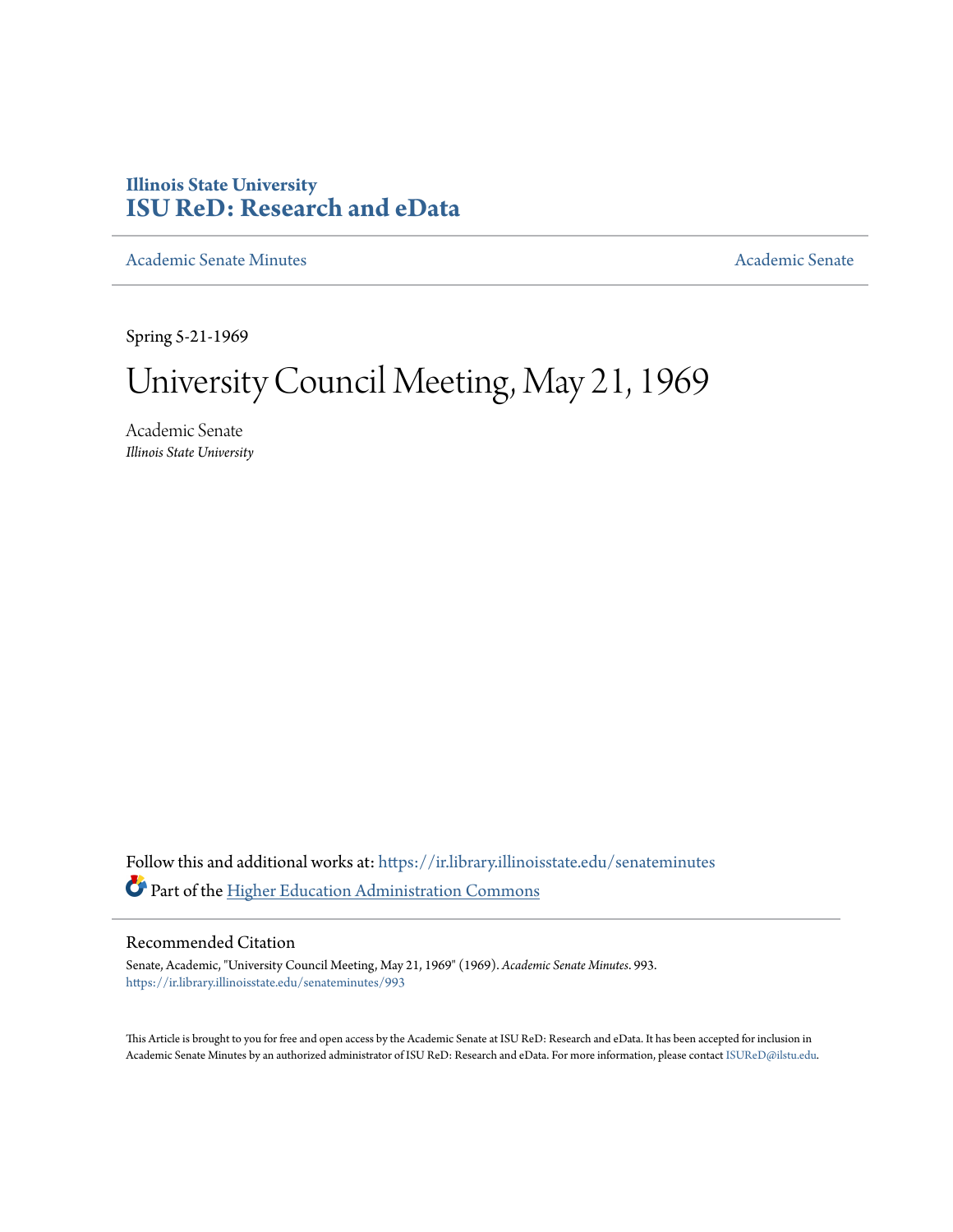## *~LHALt~* **µ~YLL1~ 5**

#### *L l* **tlkJ.H<'y**

#### UNIVERSITY COUNCIL MINUTES

#### DATE: May 21, 1969

#### MEMBERS PRESENT

- I. Richard Bond
- 2. Samuel Braden
- 3. George Drew
- 4. Scott Eatherly
- 5. Elwood Egelston
- 
- 
- 
- 

- 
- 8. Charles Gray 13. Frederick Kagy<br>
9. Dean Hage 14. Walter Kohn 14. Walter Kohn
	-
- Charles Morris
- 17. Warren Perry

#4

- 18. Milton Weisbecker
- 19. Joseph Wilson
- William Zeller

#### CA LL TO ORDER

Mr. Charles Hicklin, Chairman of the University Council, called the meeting to order at 7:15 p.m. in the fourth floor lounge in Stevenson Hall.

#### APPROVAL OF THE MINUTES

Mr. Gray moved that the minutes of the May 7, 1969 meeting be approved as distributed. Mr. Ferrell seconded the motion.

#### The motion carried unanimously.

#### DISCUSSION OF FACULTY STATUS COMMITTEE CRITERIA

Miss Stein, Chairman of the Faculty Status Committee, reviewed the changes in the Policy and Criteria for Evaluation of Faculty, Illinois State University. She indicated that the Guidelines for Salary Increments and the Guidelines for Promotion were to be separated.

Some Council members indicated that it appeared that through revision, merit for service had been either eliminated or at least reduced in importance. There was also concern over the apparent emphasis on scholarly productivity. At least one member felt that the revised Policy and Criteria Guidelines were incon sistant with the policy submitted by the Academic Standards Committee and approved by the University Council at the May 7 meeting.

Mr. Bond suggested specific rewarding for "4. Merit for service". Other members of the Council offered specific rewording. These suggestions are not included in the minutes as they were not approved by the Council.

Mr. Martin moved to accept the Proposed Revision of Policy and Criteria Guidelines For Evaluation of Faculty, Illinois State University, dated May 2, 1969, with the revisions on page 4, item 4 as suggested by Mr. Bond. Mr. Bond seconded the motion.

Mr. Zeller moved that the proposal be sent back to the Faculty Status Committee with the notation that teaching be given a more major function in the proposal. Mr. Gray seconded the motion.

The Chairman ruled that this was a substitute motion, therefore it must be carried by a two-thirds vote rather than a majority.

- 6. John Ferrell 11. Charles Hicklin 7. Frederick Fuess 12. Eric Johnson
- 
- 
- 10. Barbara Hall 15. Thomas Martin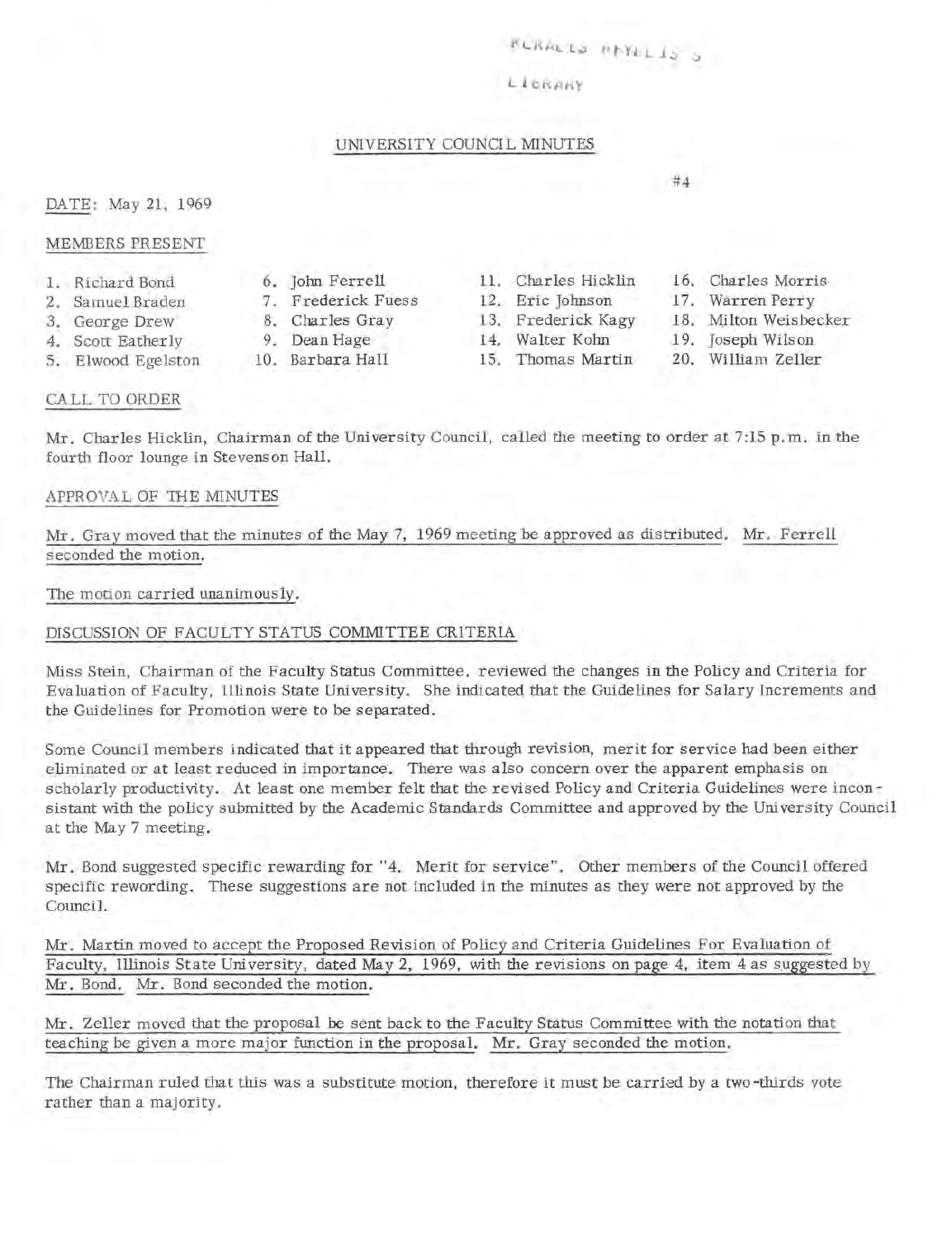The vote was as follows:

| Voting "Yes"    |               |
|-----------------|---------------|
| Samuel Braden   | Barbara Hall  |
| George Drew     | Charles Hick  |
| Scott Eatherly  | Eric Johnson  |
| Elwood Egelston | Frederick Ka  |
| John Ferrell    | Warren Perry  |
| Frederick Fuess | Milton Weisb  |
| Charles Gray    | Joseph Wilson |
| Dean Hage       | William Zelle |
|                 |               |

Hicklin Eric Johnson k Kagy Perry eisbecker ilson Zeller

Voting "No" Richard Bond Walter Kohn Thomas Martin Charles Morris

The motion carried.

Mr. Johnson moved that members are to send further suggestions in writing to the Faculty Status Committee by May 28, 1969. Mr. Morris seconded the motion.

#### The motion carried unanimously.

#### CONTINUED DISCUSSION OF THE PROPOSED ISU CONSTITUTION

Mr. Fuess, Chairman of the Constitution Committee, announced that the Constitution Committee had voted to delay a referendum on the proposed Constitution until the 1969-70 school year. Mr. Fuess said that the Committee would meet during the summer to revise the proposal.

#### DISCUSSION OF THE DESIGNATION OF "HONORS IN ECONOMICS"

Chairman Hicklin called the attention of the Council members to the minutes of the May 14, 1969 meeting of the Academic Standards Committee and also a communication from Mr. Sands. He pointed out that the "Disposition of Studies and Recommendations" of the Honors Council listed in the Blue Book does not indicate that the approval of the Academic Standards Committee is required. However, there was some question as to whether the proposal submitted by the Honors Council was consistent with the "Functions" of the Honors Council as described in the Blue Book.

Mr. Kohn moved that the University Council approve the designation of Honors in Economics for candidated qualified to graduate with that designation in June of 1969 only. Mr. Eatherly seconded the motion.

#### The motion carried unanimously.

Mr. Kohn moved to request the Dean of Faculties develop a statement of the functions and policies of the Honors Council and bring it to this Council by September of 1969. Mr. Zeller seconded the motion.

The motion carried unanimously.

Attention was called to the fact that the Academic Standards Committee had also requested that "scholastic honors designations be added to student transcripts as soon as possible". It was pointed out that no such designation is presently made.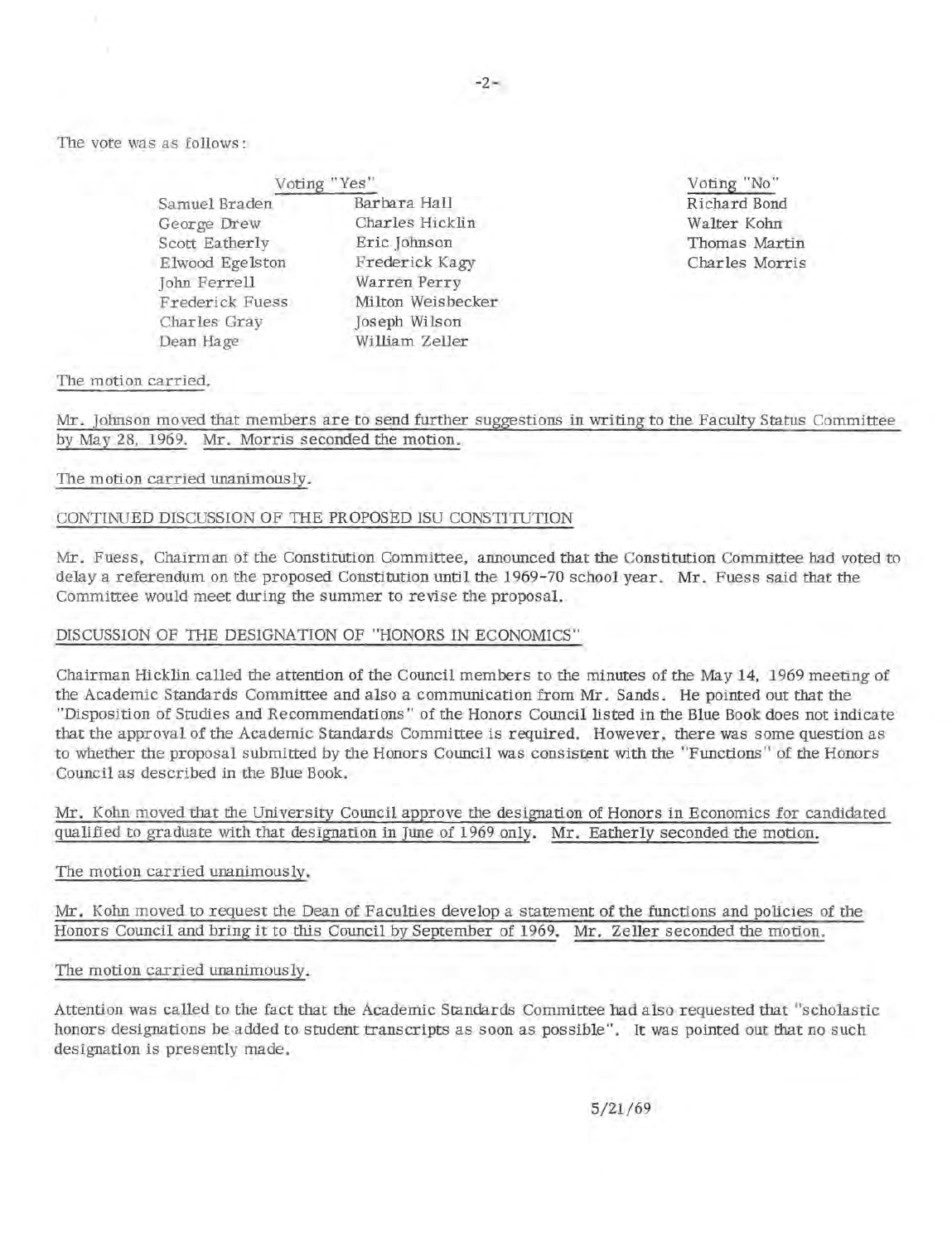Mr. Gray moved to place the item on the agenda. Mr. Morris seconded the motion.

The motion carried unanimously.

Mr. Eatherly moved to add some sort of designation of scholastic Honors to the transcripts of graduates of June 1969. Mr. Ferrell seconded the motion.

The motion carried unanimously.

CONTINUED DISCUSSION OF THE DISSOLUTION OF THE HUMAN RELATIONS BOARD

Mr. Bond moved to remove Mr. Drew's motion from the table. Miss Hall seconded the motion.

The motion carried unanimously.

The tabled motion was as follows : (parenthesis added by the Secretary for clarity)

"that this committee (Human Relations Board) be dropped as recommended by the Board and the Committee on Committees and the membership be added to the President's Task Force."

Mr. Hicklin reminded the Council that the motion had been tabled because the Council wanted clarification on the status of the President's Task Force. The Council indicated that the dissolution of the Human Relations . Board was not a dissolution of the functions of the Board, but rather an attempt to prevent duplication of efforts by two groups. It was again emphasized that the request for dissolution had come from the Human Relations Board and had been approved by the Committee on Committees.

President Braden reported that the Task Force had been set up as an ad hoc effort; that the Task Force has done an excellent job; and that the Task Force would continue its operation.

The motion carried unanimously.

Mr. Kohn moved that the Task Force be requested to give to the University Council, from time to time, a report of its activities. Mr. Bond seconded the motion.

The motion carried unanimously.

#### ELECTION OF TWO MEMBERS TO FACULTY STATUS COMMITTEE

The floor was opened for nominations for two three year terms on the Faculty Status Committee. The terms of Mr. Knight and Mr. Roderick have expired.

The following were nominated: Mr. Valjean Cashen, Mr. Lloyd Farlee, Mr. Robert Smith and Mr. Morton Waimon.

Mr. Farlee and Mr. Waimon were elected to three years terms on the Faculty Status Committee.

#### ELECTION OF TWO MEMBERS TO BUDGET COMMITTEE

The floor was opened for nominations for two four year terms on the Budget Committee. The terms of Mr. Hubbard and Mr. Duty have expired.